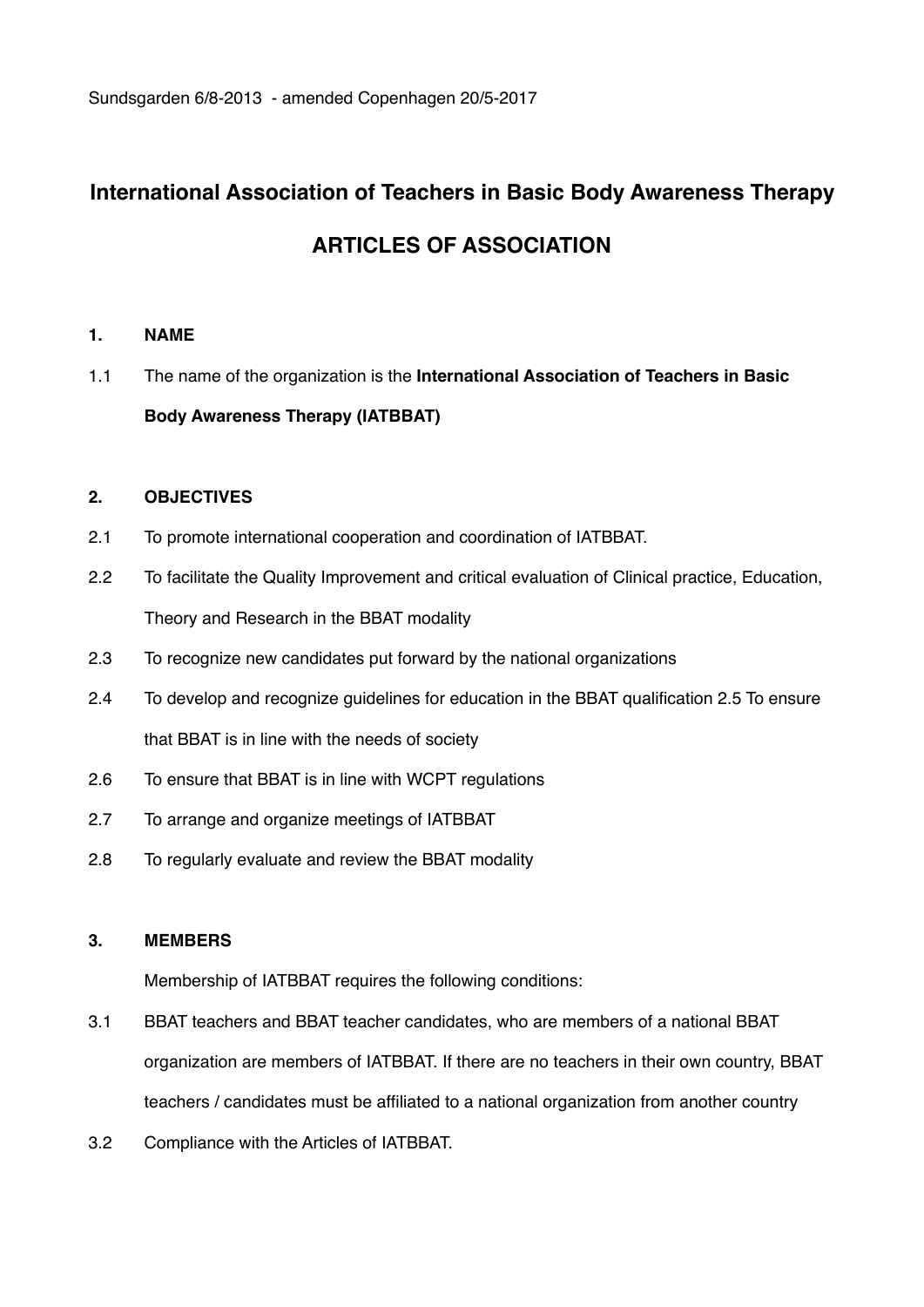# **4. STRUCTURE**

## **4.1 The business of IATBBAT shall be conducted through:**

- the General Meeting (GM)
- the Board
- the Teachers and Candidates groups
- the Working Groups

#### **5. GENERAL MEETINGS**

## **5.1 Requirements**

- 5.1.1 A General Meeting shall be held once a year in conjunction with an international teachers seminar
- 5.1.2 An extraordinary General Meeting may be called by the Board at the request of 1/3 of the Members of the IATBBAT stating the proposed agenda item(s)

#### **5.2 Functions**

The rights and powers of the General Meeting are to:

- 5.2.1 Amend the Articles of IATBBAT
- 5.2.2 Receive reports from the Board
- 5.2.3 Recognize and terminate membership. The national organizations inform IATBBAT about new members
- 5.2.4 Establish working groups and evaluate their reports
- 5.2.5 Consider motions that have been submitted at least three months before the annual general meeting.
- 5.2.6 Decide time and place of future general meetings and teachers seminars
- 5.2.7 Decide the number and content of seminars/meetings. Separate meetings for practical and theoretical work must be organized regularly. The frequency must be decided by the annual GM
- 5.2.8 The qualified teachers will have the deciding vote with regard to education of candidates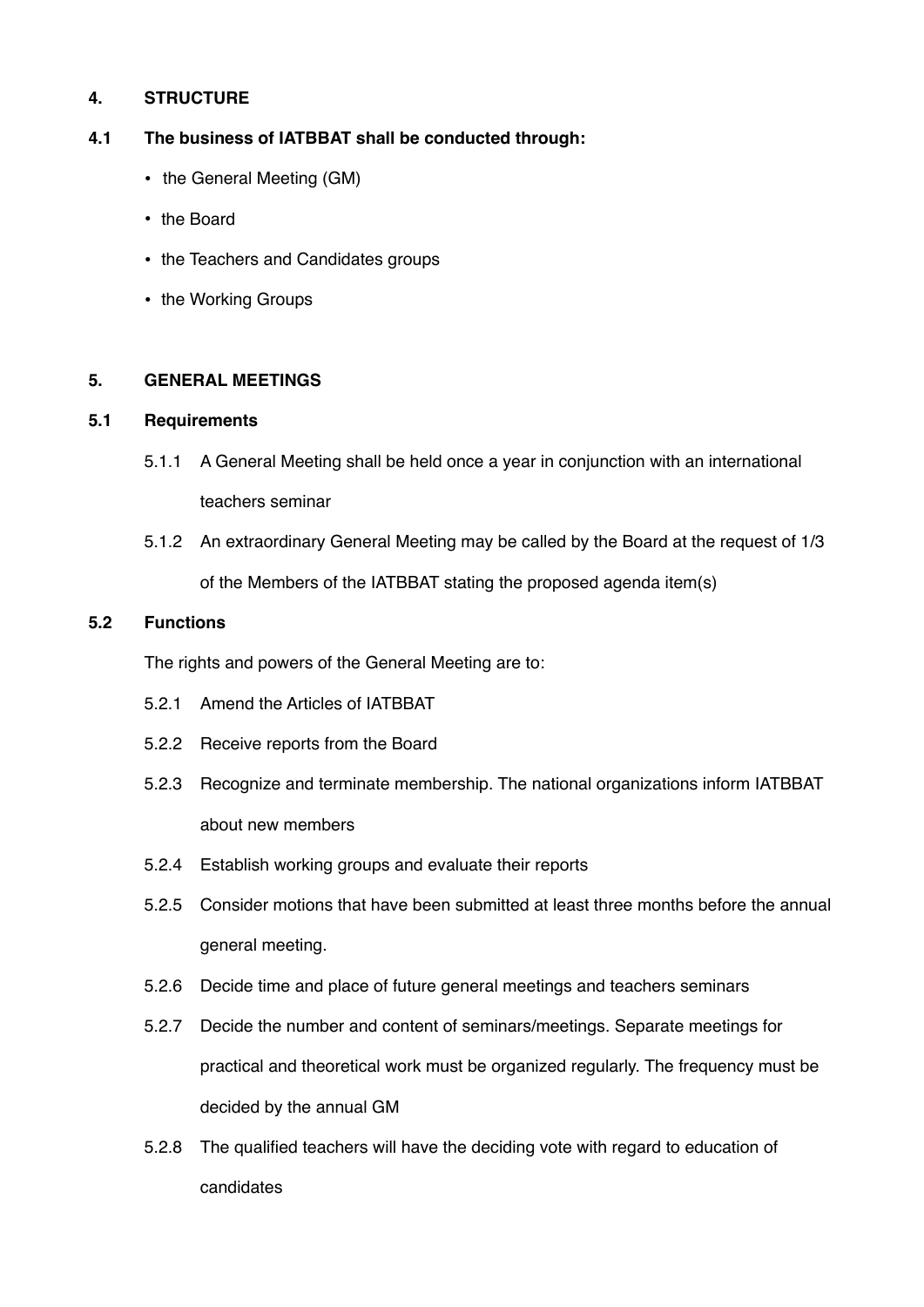5.2.9 Conduct any other business that promotes the objectives of IATBBAT

#### **5.3 Notice**

- 5.3.1 Notice of the General Meeting including time and place shall be given to members at least three months before the date of the meeting, except in the case of an extraordinary General Meeting when only 1 month's notice is required
- 5.3.2 Proposal for amendments to the Articles must be received in writing by the Board at least three months prior to the General Meeting
- 5.3.3 Agenda items and motions must be received in writing by the secretary at least three months before the General Meeting.

Any items not received in time may only be considered if voted in by the majority

5.3.4 The agenda and any motions shall be circulated to the members at least two months prior to the General Meeting

#### **5.4 Conduct at General Meetings**

- 5.4.1 Decisions are made by a majority vote if consensus is not possible
- 5.4.2 All members have one vote. It is possible to vote by a signed proxy if not in attendance at the General Meeting. Each member can only have one proxy vote.
- 5.4.3 The members present at the General Meeting constitutes a quorum
- 5.4.4 Voting shall be by a show of hands or hidden vote if requested
- 5.4.5 Where the vote is undecided the meeting will send it back to the originator

#### **5.5 Postal Vote**

5.5.1 The Board may decide that a postal vote shall be taken on urgent matters between General Meetings

#### **5.6 Minutes**

5.6.1 Minutes of General Meetings shall be circulated to Members no more than three months after The General Meeting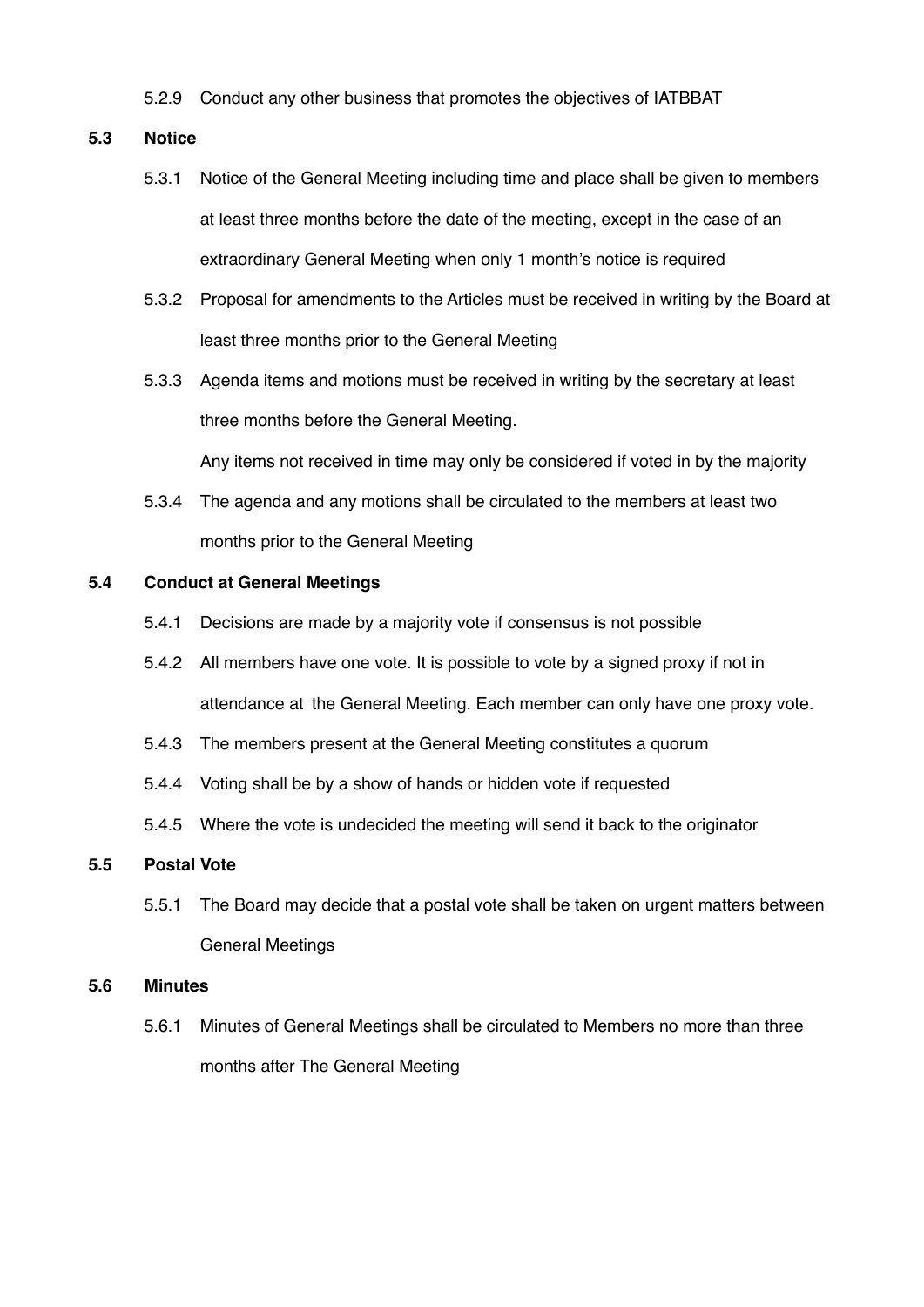## **6. THE BOARD**

#### **6.1 Structure**

- 6.1.1 The Board will consist of 5 persons, 1 teacher from Sweden and 1 teacher from Norway and 2 teachers representing the other countries and 1 candidate. Each member will sit on the board for two years.
- 6.1.2 The members of the Board appoints a chair, a vice chair and a secretary in conjunction with the annual general meeting.

#### **6.2 Responsibilities**

- 6.2.1 Conduct the business of IATBBAT consistent with the Articles and policy directions of the General Meeting
- 6.2.2 Attend to external and internal communication.
- 6.2.3 Put forward the wishes, demands and suggestions from the different countries and groups to the Annual General Meeting
- 6.2.3 Prepare proposals for the Annual General Meeting
- 6.2.3 Keep a list of the open issues
- 6.2.4 Make practical decisions concerning coordination and delegation, and decision concerning exclusions in the period between one General Meeting and the next one.

#### **6.3 Meetings**

- 6.3.1 The Board shall meet face to face at least once annually and communicate by E-mail or other internet media
- 6.3.2 Minutes of meetings of the board shall be circulated to all members of IATBBAT
- 6.3.3 Four members of the board must be present at the meetings, alternates have equal voting rights. If a Board member cannot attend a meeting the alternate should attend instead

#### **6.4 Elections**

6.4.1 The members and alternates of the Board are elected for a period of two years. Re-election is possible.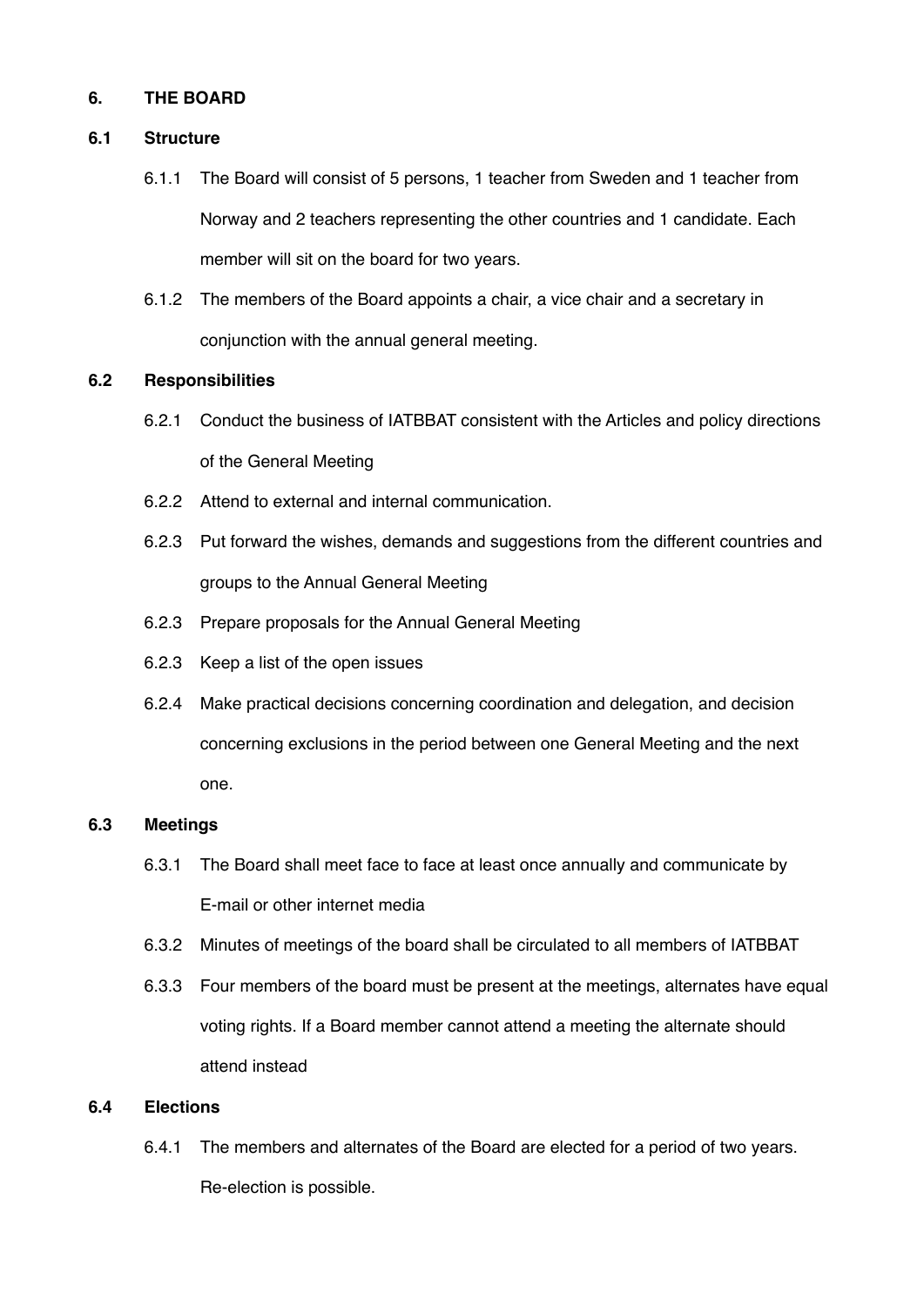- 6.4.2 Members are elected by the teachers representing their country
- 6.4.3 The candidate representative to the Board is elected by the candidate's group
- 6.4.4 Appointments to the Board are officially recognized at the annual general meeting
- 6.4.5 To ensure continuity, Norway and Sweden do not change Board member in the same year. The other countries take it in turn to change Board member. The first year of election three members of the Board are elected for three years.

## **6.5 Vacancies**

6.5.1 In the event of the resignation or death of a member, the alternate member enters in her/his place

# **7. FINANCE**

7.1 There is no fee

## **8. LANGUAGE**

8.1 The official language is English and shall be used for all meetings and documents of IATBBAT

## **9. DISSOLUTION**

- 9.1 The dissolution of IATBBAT shall be decided at an extraordinary General Meeting called for that purpose
- 9.2 A 2/3 affirmative vote is required for the dissolution and 2/3 of the Members must be present at the meeting or by proxy/email

#### **10. ETHICS**

10.1 The IATBBAT has a code of ethics consistent with WCPT Ethical Principles

# **11. COMPLIANCE**

11.1 A member who does not comply with the articles of association will be excluded.